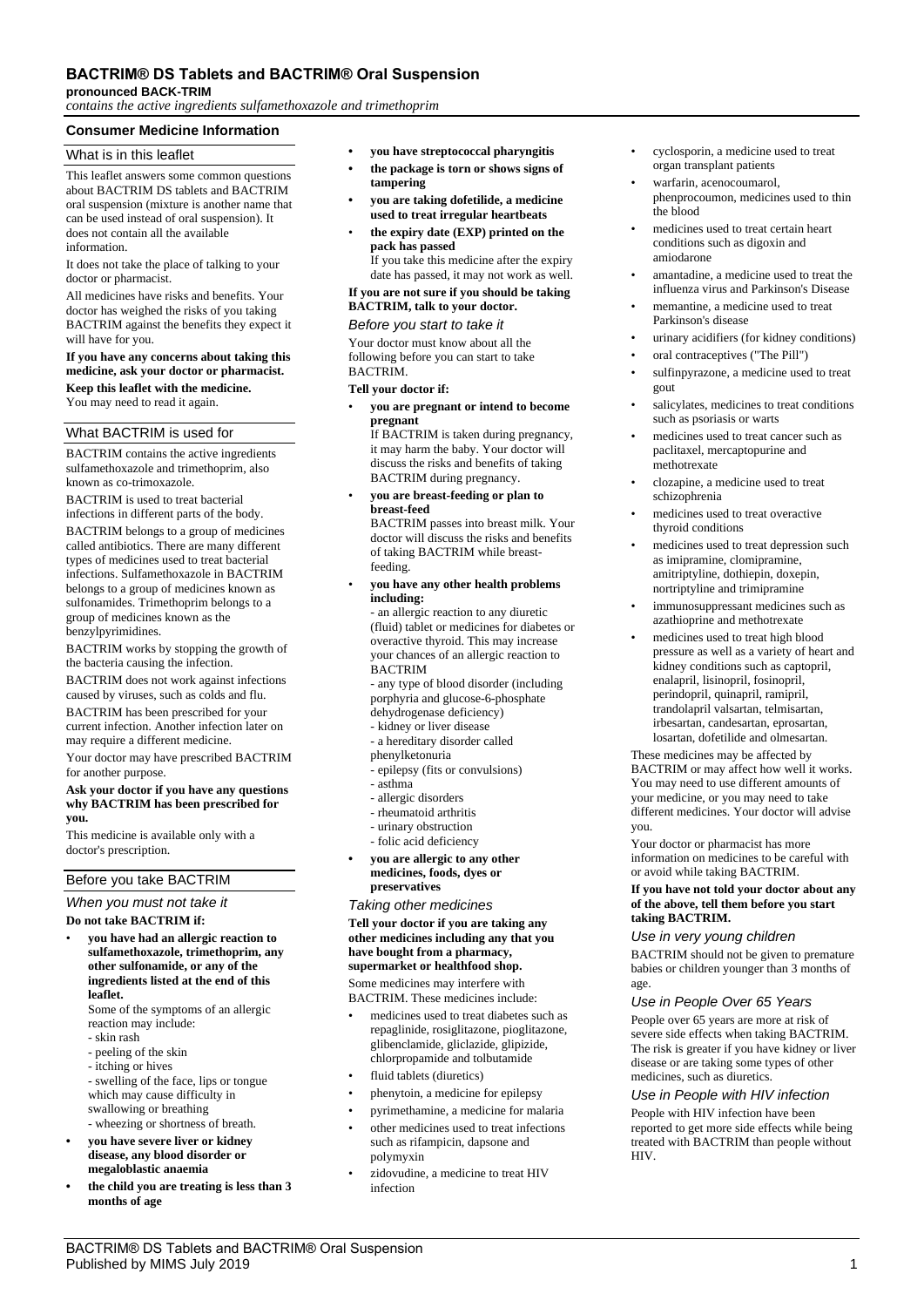# How to take BACTRIM

**Follow all directions given to you by your doctor or pharmacist carefully.** They may differ from the information contained in this leaflet.

# *How much to take*

**Take BACTRIM exactly as your doctor has prescribed.**

Your doctor will tell you how much BACTRIM to take each day.

The dose and length of time you have to take BACTRIM will depend on the type of infection you have.

For adults and children over 12 years, the usual dose of BACTRIM DS is one tablet twice per day.

For children under 12 years of age, the dose of BACTRIM oral suspension depends on the age and weight of your child. Your doctor or pharmacist will tell you how much your child should be given.

#### *How to take it*

**Swallow BACTRIM DS tablets whole (or halve them if necessary) with a glass of water.**

**The correct amount of BACTRIM oral suspension should be measured, using a metric measure, before being given by mouth.**

*When to take it*

**Take BACTRIM DS tablets or oral suspension after a meal.**

*How long to take BACTRIM*

#### **Continue taking BACTRIM until your doctor tells you to stop.**

The full course of BACTRIM prescribed by your doctor should be taken, even if you feel better after a few days. This will help clear your infection completely.

If your symptoms do not improve within a few days, or if they become worse, let your doctor know.

### *If you forget to take BACTRIM*

**Do not take an extra dose. Wait until the next dose and take your normal dose then. Do not try to make up for the dose that you missed by taking more than one dose at a time.**

**If you are not sure what to do, ask your doctor or pharmacist.**

*In case of an overdose*

**Immediately telephone your doctor or Poisons Information Centre (telephone 13 11 26) for advice or go to Accident and Emergency at your nearest hospital if you think that you or anyone else may have taken too much BACTRIM even, if there are no signs of discomfort or poisoning.** You may need urgent medical attention.

If you take too much BACTRIM, you may feel sick or vomit, feel dizzy, depressed or confused or have a headache. You may also feel drowsy or become unconscious.

**Keep telephone numbers for these places handy.**

**If you are not sure what to do, contact your doctor or pharmacist.**

## While you are taking BACTRIM

*Things you must do*

**Tell all doctors, dentists and pharmacists who are treating you that you are taking BACTRIM.**

**Tell your doctor if you become pregnant while taking BACTRIM.**

**Tell your doctor if, for any reason, you have not taken your medicine exactly as prescribed.**

Otherwise, your doctor may think that it was not effective and change your treatment unnecessarily.

**Tell your doctor if you feel the tablets or oral suspension is not helping your condition.**

**Drink plenty of fluids while you are taking BACTRIM.**

This will help to flush the medicine through your system.

**If you are taking BACTRIM for a long time, visit your doctor regularly so your progress can be checked.**

Your doctor may ask you to have regular tests to check your kidneys, liver or blood. **Tell your doctor you are taking** 

## **BACTRIM if you have to have any blood tests.**

BACTRIM may affect the results of some blood tests.

**Contact your doctor immediately if you get severe diarrhoea, even if it develops several weeks after stopping BACTRIM. DO NOT take any diarrhoea medicine without first checking with your doctor.**

Diarrhoea medicines may make your diarrhoea worse or make it last longer.

## *Things you must not do*

**Do not stop taking BACTRIM or change the dose without first checking with your doctor.**

**Do not let yourself run out of medicine over the weekend or on holidays.**

**Do not give BACTRIM to anyone else even if their symptoms seem similar to yours.**

**Do not use BACTRIM to treat other complaints unless your doctor says to.**

**Do not take any other medicines whether they require a prescription or not without first telling your doctor or consulting with a pharmacist.**

*Things to be careful of*

**Be careful driving or operating machinery until you know how BACTRIM affects you.**

**Sometimes use of this medicine allows other bacteria and fungi which are not sensitive to BACTRIM to grow. If other infections such as thrush occur while you are taking BACTRIM, tell your doctor.**

**If you are going outdoors, wear protective clothing or use a SPF 15+ sunscreen.** Your skin may burn more easily while you are taking BACTRIM.

### Side Effects

## **Tell your doctor or pharmacist as soon as possible if you do not feel well while you are taking BACTRIM.**

BACTRIM helps most people with susceptible infections but it may have unwanted side effects in a few people. All medicines can have side effects. Sometimes they are serious, most of the time they are not. You may need medical treatment if you get some of the side effects.

#### **Ask your doctor or pharmacist to answer any questions you may have.**

If side effects do occur, they may be:

- nausea, with or without vomiting
- diarrhoea or other abdominal (gut) or stomach discomfort

These side effects are not usually serious or long lasting.

### **Tell your doctor if you notice these side effects and they worry you:**

- oral thrush (white, furry sore tongue and mouth)
- vaginal thrush (sore itchy vagina with vaginal discharge)

Your doctor will need to treat the thrush infection separately.

### **Tell your doctor immediately if you notice any of the following:**

- jaundice (yellowing of the skin)
- severe or watery diarrhoea
- any type of skin rash, peeling of the skin, severe itching or hives
- fever, sore throat, lumps in the neck
- cough, shortness of breath
- severe persistent headache
- discolouration of urine

swelling of the face and throat

These symptoms are usually rare but may be serious and need urgent medical attention. Very rarely, people have died from complications due to certain severe skin, liver or blood reactions. Elderly people, people with liver or kidney disease and people taking certain other medicines are more at risk of these severe reactions. Other rare side effects include:

- 
- other allergic reactions
- pins and needles in the hands and feet
- loss of appetite, fits, headaches, depression, imagined sensations or nervousness
- increased or decreased urine production
- unsteadiness or dizziness
- sleeplessness, weakness, tiredness, increased sensitivity to light and stomach pains.

#### **If you experience any of these effects contact your doctor as soon as possible.**

This is not a complete list of all possible side effects. Others may occur in some people and there may be some side effects not yet known.

#### **Tell your doctor if you notice anything else that is making you feel unwell, even if it is not on this list.**

#### **Ask your doctor or pharmacist if you don't understand anything in this list.**

Do not be alarmed by this list of possible side effects. You may not experience any of them.

## After taking BACTRIM

### *Storage*

**Keep your BACTRIM DS tablets in the blister pack until it is time to take them.**